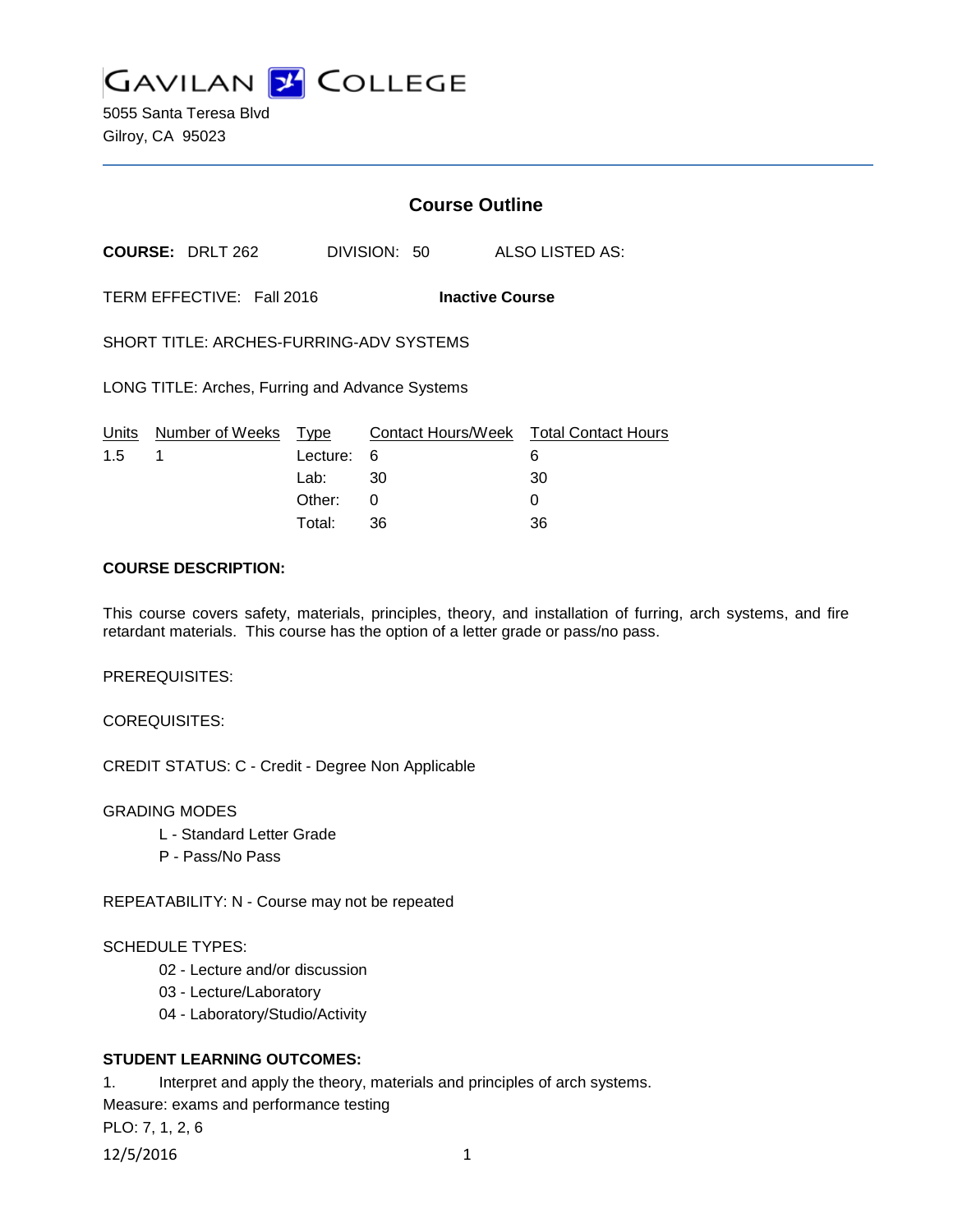ILO:

 $GF-I O<sup>2</sup>$ 

Year assessed or anticipated year of assessment: 2014

2. Build arch systems to given specifications

Measure: exams and performance testing

PLO: 7, 1, 2, 3, 5, 6

ILO:

GE-LO:

Year assessed or anticipated year of assessment: 2014

### PROGRAM LEARNING OUTCOMES:

1. Attain journey level skills needed to be successful in residential and commercial construction.

### CONTENT, STUDENT PERFORMANCE OBJECTIVES, OUT-OF-CLASS ASSIGNMENTS

Inactive Course: 11/28/2016

Out-of-class assignments: For each topic, the student will read chapters and do the homework assignments at the end of the those chapters.

4.5 lec/4.5 lab Hours Fire protection of beams and columns

Fire retardant materials

Fire protection systems

SLO: The student will evaluate, select, and safely install fire retardant and fire protection materials and systems.

Assignments: Read the chapters covered in the lecture and answer the study guide question on the assigned subject. Locate and read in the text or online regarding fire retardant and fire protection materials and systems. Install material for fire protection of beams and columns. Install fire retardant materials and fire protection systems. Identify fire retardant materials used on job-sites.

6 lec/6 lab Hours Wall-furring systems

Lathing and drywall wall-furring

Materials, layouts, and principles of wall covering systems

SLO: The student will select, evaluate, and install wall, lathing and drywall wall-furring systems.

The student will select and evaluate materials, layouts, and principles of wall covering systems.

Assignments: Read the chapters covered in the lecture and answer the study guide question on the assigned subject. Locate and read in the text or online regarding wall, lathing and drywall wall-furring systems. Install wall-furring systems and lathing and drywall wall-furring systems.

5 lec/4.5 lab Hours Identifying, formulating, and constructing arch systems.

Installing metal lath and gypsum wallboard to arches

SLO: The student will identify, formulate, and construct arch systems. The student will install metal lath and gypsum wallboard to arches.

Assignments: Read the chapters covered in the lecture and answer the study guide question on the assigned subject. Select, evaluate, and use material for arch systems. Select, evaluate, and use material for metal lath and gypsum wallboard to arches. Install arch systems, metal lath and gypsum wallboard to arches. Describe different applications of arch systems on job-sites.

3.5 lec/2 lab Hours Installing shelf-wall systems

Safety and installation of lead-lined gypsum wallboard

SLO: The student will evaluate, identify, select, and use shelf-wall systems. The student will evaluate the safety and installation of lead-lined gypsum wallboard.

Assignments: Read the chapters covered in the lecture and answer the study guide question on the assigned subject. Select, evaluate, and install shelf-wall systems. Select, evaluate, and safely install leadlined gypsum wallboard.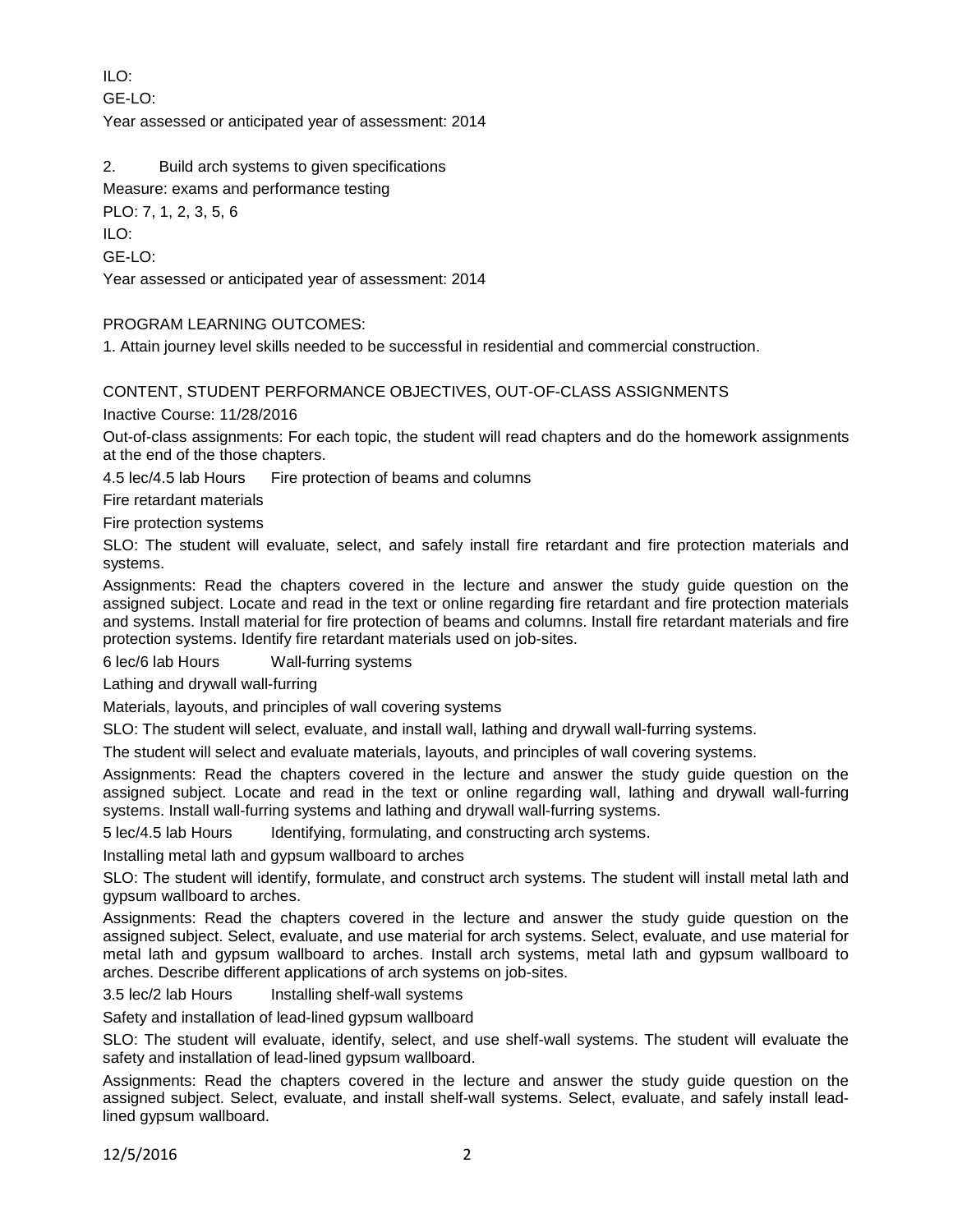## **METHODS OF INSTRUCTION:**

- A. Lecture and discussion
- B. Visual aids
- C. Demonstrations
- D. Group hands-on exercise
- E. Individual hands-on exercise
- F. One-on-one hands-on instruction

## **METHODS OF EVALUATION:**

CATEGORY 1 - The types of writing assignments required: Percent range of total grade: 10 % to 30 % Written Homework Reading Reports Lab Reports Essay Exams Term or Other Papers If this is a degree applicable course, but substantial writing assignments are NOT appropriate, indicate reason: Course primarily involves skill demonstration or problem solving CATEGORY 2 - The problem-solving assignments required: Percent range of total grade: 10 % to 40 % Homework Problems Field Work Lab Reports **Quizzes** Exams CATEGORY 3 - The types of skill demonstrations required: Percent range of total grade: 20 % to 70 % Class Performance/s Field Work Performance Exams CATEGORY 4 - The types of objective examinations used in the course: Percent range of total grade: 10 % to 30 % Multiple Choice True/False Matching Items **Completion** CATEGORY 5 - Any other methods of evaluation: Percent range of total grade: 0%

## **REPRESENTATIVE TEXTBOOKS:**

Required:

UBC International, United States Gypsum Company. Lathing, Gypsum Construction Handbook. U.S.A.: UBC International, United States Gypsum Company. This is a standard textbook used in the industry. Or other appropriate college level text.

Reading level of text, Grade: 10Verified by: dvt

12/5/2016 3